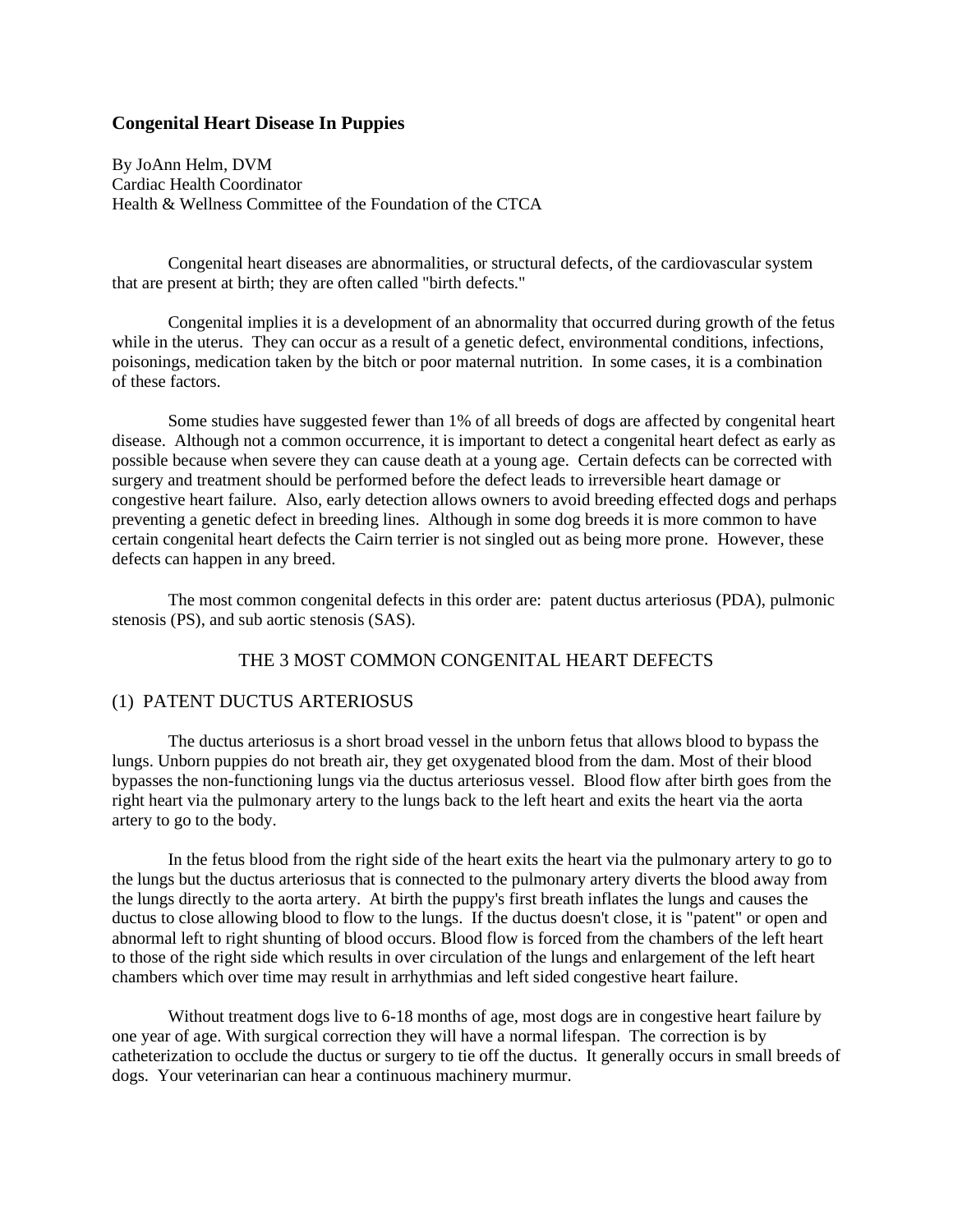#### (2) PULMONIC STENOSIS

Pulmonic stenosis causes an obstruction to the blood flow from the right ventricle to the lungs. It is a deformity on or near the pulmonary valve which narrows (stenosis) the pulmonary valve opening and slows blood flow out of the heart to the lungs. The right ventricle must generate increased pressure during contraction to overcome the stenosis. This leads to right heart enlargement, which leads to increased right atrial pressure and congestion in veins. Increased speed of blood flow results in an enlarged artery. Dogs with (PS) may have a history of failure to thrive and exercise intolerance. In severe cases of right sided heart failure, fluid accumulation in the abdomen and limbs occurs.

Dogs can improve with surgery. One type of surgery involves using a surgical balloon to widen the narrowed valve. The outlook is poor if atrial fibrillation or right sided congestive heart failure is present. PS occurs in small breed of dogs including terrier breeds.

In mild cases they need no treatment and have a normal lifespan. In severe cases they will develop right sided congestive heart failure at 4 to 5 years of age. They have a systolic ejection quality murmur at the left heart base and may have jugular pulses.

### (3) SUBAORTIC STENOSIS

Aortic stenosis refers to a narrowing of the aorta, which interferes with blood flow out of the heart to the body. Most commonly this is due to fibrous tissue located within the outflow tract of the left ventricle below the aortic valve. It is more common in large breed of dogs. This leads to thickening of muscle fibers of the left ventricle leading to poor blood flow in the heart which leads to life threatening ventricular rhythm problems. Dogs may faint or have sudden death with no previous illness. Mildly affected dogs require no treatment. Surgery may also help using a balloon but the procedures are costly to perform, may be risky and re-stenosis can occur. If it is mild, they may have a normal lifespan. If severe they may only live to 4-5 years of age. They have a systolic ejection-murmur at the left heart base and their pulses may be late and weak.

A congenital heart defect will cause a heart murmur heard while auscultating the puppy's chest with a stethoscope. The murmur may be the only indication in a young puppy. Congenital heart defects can produce signs that vary depending on the type and severity of the heart disease involved. Possibilities are shortness of breath, difficulty breathing, coughing, fainting, fatigue and or accumulation of fluid in the lungs or abdomen.

In small animals the beating heart makes 2 audible sounds per beat heard with a stethoscope. As the heart muscle relaxes to fill the chamber with blood and contracts to eject blood the valves, or doors, to the 4 chambers (2 ventricles on the bottom and 2 atriums on the top of the heart), open and close. It is the closing of the valves that causes the 2 heart sounds, "lub"-"dub". Blood is flowing through the heart in one direction as the heart fills and then ejects but most of the blood flow is silent because it is normally "laminar", or moving in parallel down the length of a blood vessel or chamber. Blood flow becomes audible (causing an audible heart murmur) when the blood flow is turbulent. Factors that cause turbulence are blood viscosity, velocity, and the diameter of a vessel. So, a murmur is a third heart sound. Murmurs are classified by their (1) timing corresponding to when the valves are open or closed, called diastole for when the ventricles are filling or systole when the ventricles are contracting to eject blood from them, (2) the location of the heart where they are heard the loudest, (3) intensity (loudness usually graded from I to VI) also (4) quality (5) frequency and (6) pitch. The 3 most common heart defects each have their own characteristic murmur.